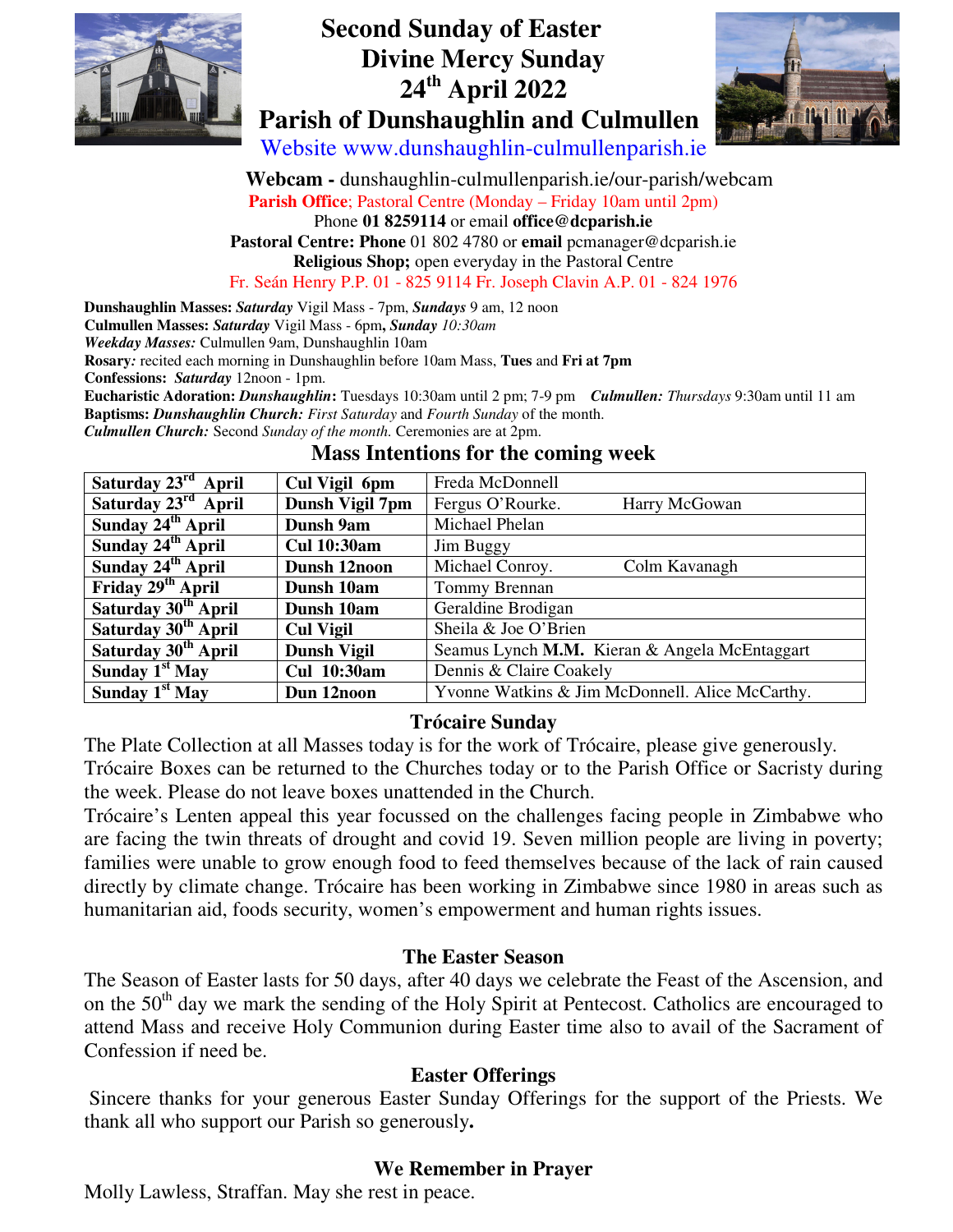# **Visiting the Sick**

It is now possible to visit parishioners in nursing homes and those who are sick at home, if you are aware of someone who might like a call from one of the priests do let us know. Hospital visits are by appointment only, but please let us know parishioners who are in Hospital so that we can include them in our prayers at Masses.

## **Cemetery Devotions & Blessing of Graves**

**Saturday 4th June 7pm** those interred in St Seachnall's Cemetery. **Sunday 12th June after 12noon Mass.** For those interred in Derrockstown Burial Garden.

**Sunday 26th June** Culmullen & Knockmark after Mass10:30am.

## **Pilgrimages**

**Meath Diocesan Pilgrimage to Lourdes;**  $12^{th}$  -  $17^{th}$  September led by Bishop Deenihan. Booking forms from Joe Walsh Tours, Tel 01 2410800

**Pilgrimage to the Holy Land.** Walk in the footsteps of the Lord in Jerusalem, Nazareth, Bethlehem, Sea of Galilea. Fully escorted tour  $1<sup>st</sup>$  June 22 8 nights Cost  $\epsilon$ 1,895.00 Spiritual Guide; Fr Sean Henry. Navan Travel www.travelviue.ie tel 046 - 906 8600

**Thank you:** To all who contributed to Daffodil Day Fund. Approx €8,000 was raised.

## **Divine Mercy Sunday**

Today is Divine Mercy Sunday, St Pope John Paul 11, designated the Sunday after Easter as Divine Mercy Sunday 3

during the Canonisation Mass for St Faustina the Visionary who received the devotion of the Divine Mercy.

The Iconic Picture of Divine Mercy will be in front of the Altar for Masses today and the Divine Mercy Prayers and Blessing will take place after the 12 noon Mass. Pope Francis has spoken often of the Mercy of God as revealed in Christ. During the year of Mercy 2015 he proclaimed;

**Mercy is the wellspring of joy, serenity and peace. Our salvation depends on it. Mercy is the word that reveals the very mystery of the Holy Trinity Mercy is the fundamental law that dwells in the heart of every person who looks** 

**sincerely in to the eyes of his brothers and sisters on the path of life** 

**Mercy is the bridge that connects God and man opening our hearts to the hope of being loved forever despite our sinfulness.** 

### **Prayer for Divine Mercy Sunday**

**Most Merciful Jesus whose very nature it is to have compassion and to forgive us, do not look upon our sins, but upon our trust which we place in Your infinite goodness. Receive us all into the abode of Your most compassionate heart and never let us escape from it. We beg this of your love which unites You to the Father and to the Holy Spirit. For the sake of Your sorrowful passion show us Your** 





**mercy, that we may praise the infinite power of Your Mercy for ever and ever, Amen.**